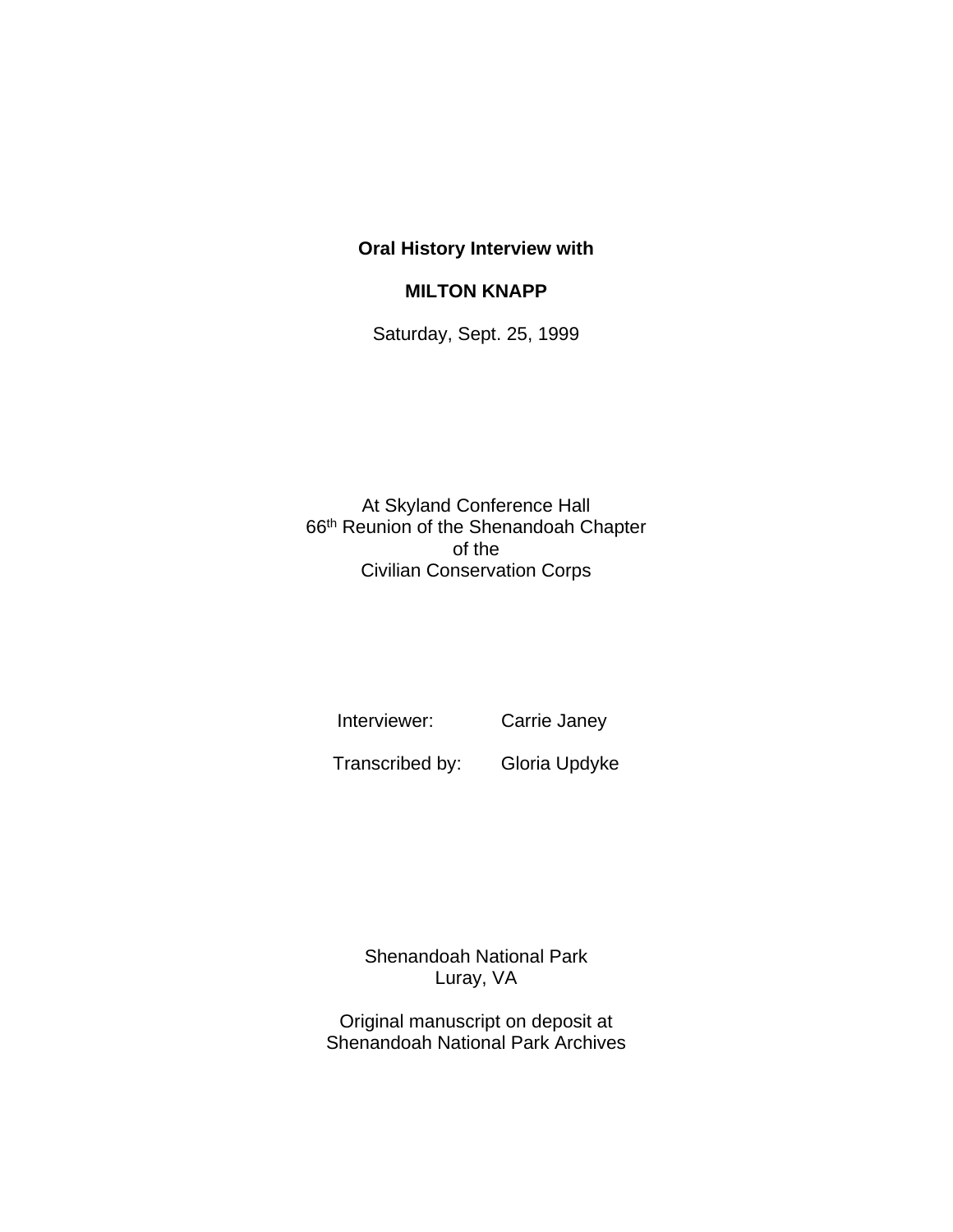## **INDEX**

|                                           | page                     |
|-------------------------------------------|--------------------------|
| <b>Arriving at Camp</b>                   | $\overline{\mathbf{c}}$  |
| Auburn, Alabama                           | $\overline{1}$           |
| Avington, Illinois                        | 3                        |
| <b>Baseball</b>                           | 5                        |
| <b>Basketball</b>                         | 5                        |
| Big Stone Gap, VA                         | 1                        |
| CCC Chapter 127                           | 4                        |
| CCC, finding out about                    | 1                        |
| CCC, gains from                           | 4                        |
| Chevacla State Park, Camp SP-12           | $\overline{\mathbf{c}}$  |
| Daytona Beach, FL                         | $\overline{1}$           |
| East Peoria, Illinois                     | 1                        |
| <b>Fleet Reserve Association</b>          | 3                        |
| Jobs in CCC                               | $\overline{2}$           |
| <b>Massachusetts</b>                      | 3                        |
| Navy                                      | 3,5                      |
| Number of men in the Camp                 | 6                        |
| Opelika, Alabama, going in to local towns | 5                        |
| Pay                                       | 5                        |
| Social events                             | 5                        |
| Soil erosion camp, Auburn                 | 3                        |
| St. Louis, Missouri                       | $\overline{\mathcal{A}}$ |
| Virginia                                  | 4                        |
| Virginia Beach, VA                        | 3                        |
| Volunteer work, current                   | 4                        |
| Washington D.C.                           | 4                        |
| Wiers, NH                                 | 3                        |
| <b>Yorktown National Park</b>             | $\overline{4}$           |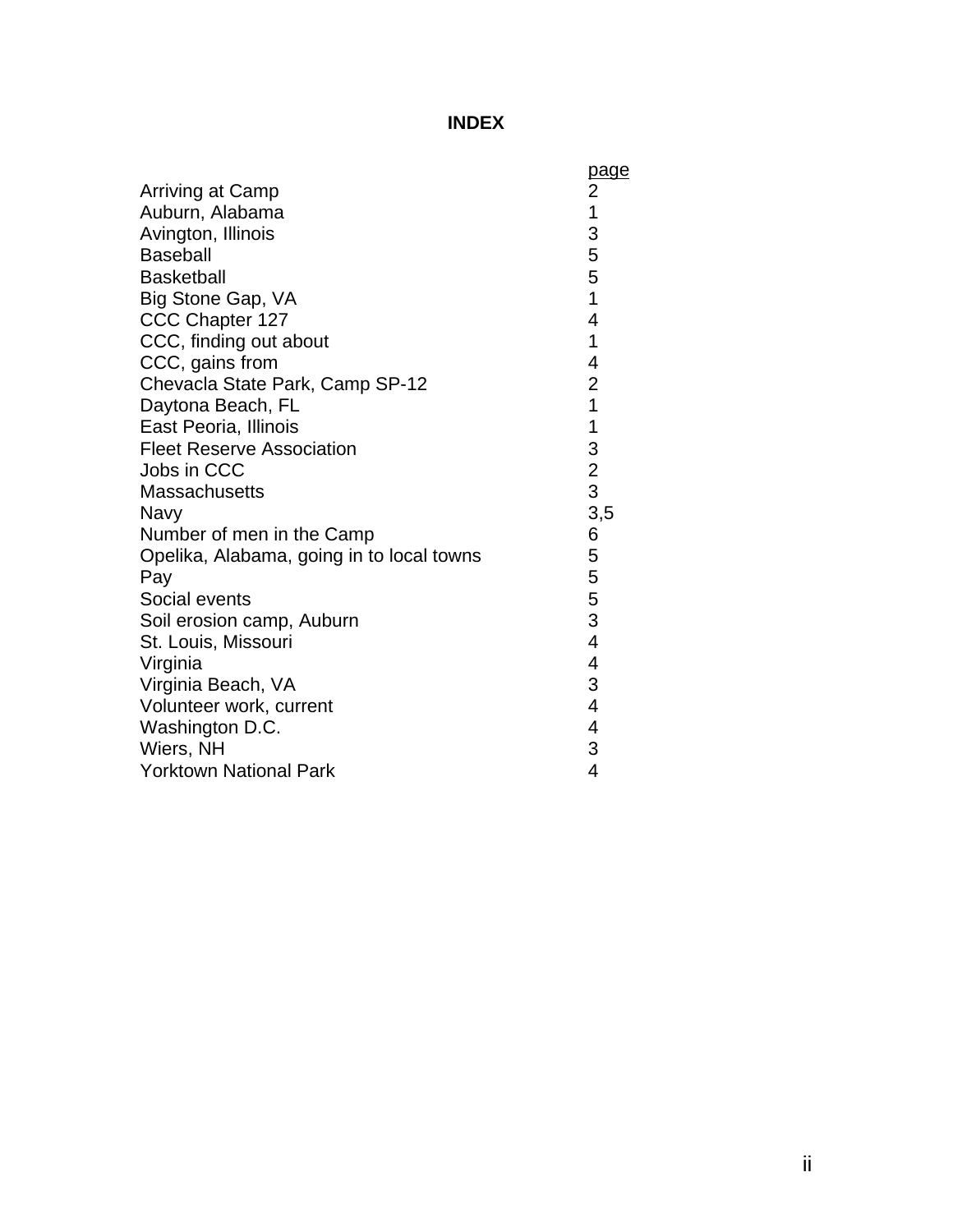## **Transcription**

CJ: Mr. Knapp, you've read the oral history deed of gift and signed that, is that correct?

MK: That's right. Uh huh.

CJ: Alright, then let's get started. Can you tell me where you were born?

MK: Born in East Peoria**,** Illinois.

CJ: In Illinois? And who were your parents?

MK: Uh, David H. Knapp and Mabel Knapp.

CJ: Uh huh. And what did they do for a living?

MK: Well my dad used to work on the railroad, until they had the strike. And then they, they moved from East Peoria and went to Daytona Beach, Florida because my grandfather run a campground down there. The first one ever in Daytona Beach.

CJ: So you moved far away to Florida?

MK: Yeah, Florida.

CJ: And when were you born?

MK: January 26, 1918.

CJ: 1918. And when'd you move to Florida?

MK: Uh when I was 7 years old.

CJ: Ok. When you were 7? Ok.

MK: 6 or 7, 7 years I say. Uh huh.

CJ: Ok, and um when did you first hear about the CCC? Were you in Florida at the time?

MK: Oh I was in Florida. I was in high school and everything. And when I got out of high school and things were looking bleak and everything, they're only paying a dollar a day and there's nothing around. So friends, 4 or 5 of us together, I heard them talking. They mentioned the 3 C's, I looked it over and went down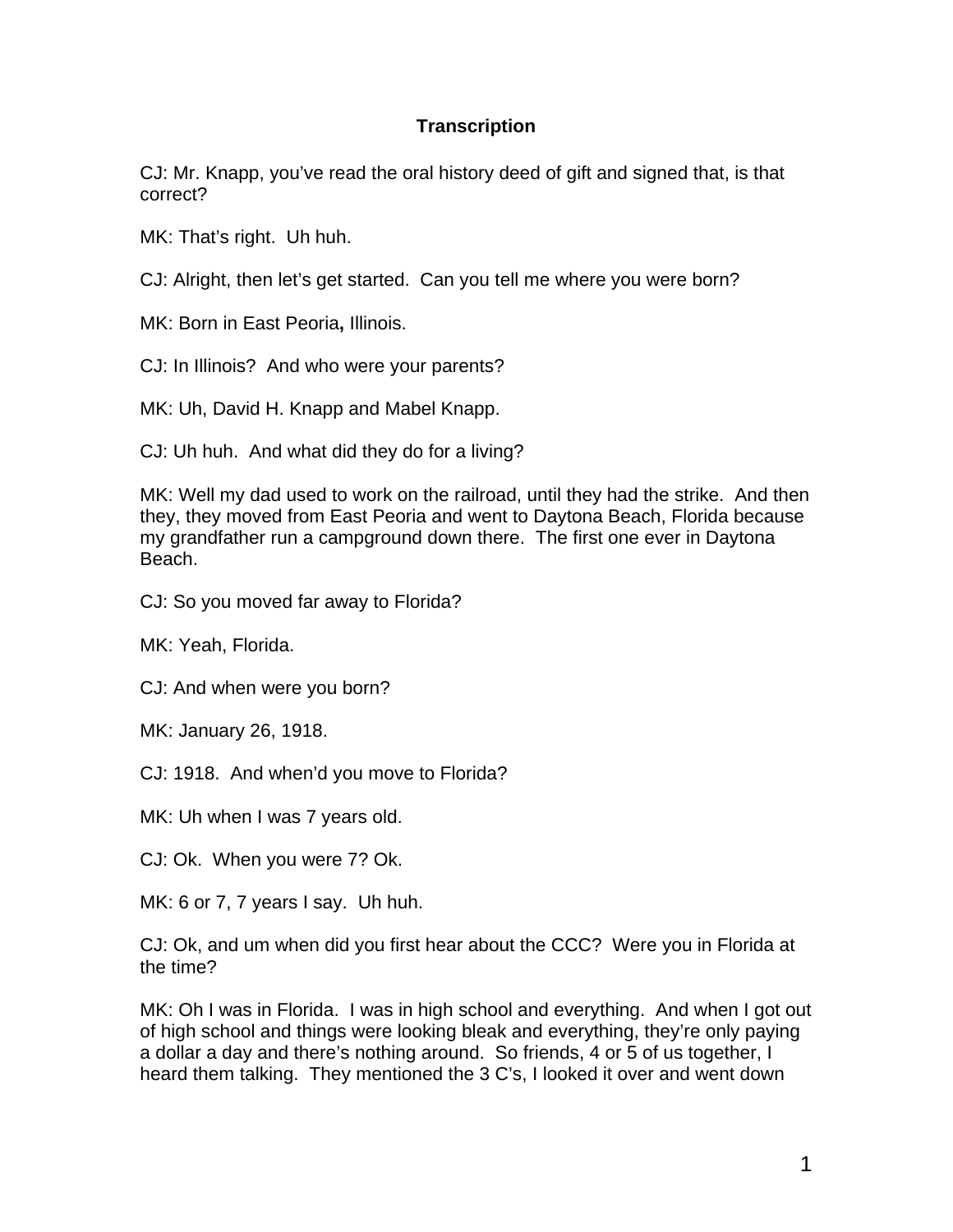and joined up. The 4 of them went to Big Stone Gap, Virginia and I wound up in Auburn, Alabama.

CJ: So where did you enlist?

MK: Uh, Daytona Beach, uh huh.

CJ: Daytona Beach? And they sent you all the way to Alabama?

MK: Uh huh.

CJ: So the Depression was pretty hard?

MK: It was at that time. 1935. Uh huh.

CJ: So when you got to, did you have any physical conditioning before you went?

MK: No, none whatsoever. Big, strong, dumb and happy.

CJ: You just went straight to camp? So what did you do when you got to camp?

MK: Well they lined us up, gave us shots, all kinds of shots such as that, explained what it was all about, assigned us barracks and a bunk. And from there, they lined us up. We called it stores in the navy. They called it quartermaster. So they issued those uh, World War I outfits, clothes such as that. Then after that they assigned us work crews and like that and then they introduce us to the mess hall with uh, food was real good. Yeah. From there on it was a daily routine.

CJ: So what were your jobs while you were there?

MK: Well uh, worked as, different jobs. One was one deck gang with a water boy. Then the next day we was working on roads, such as that. I was working, picks and shovels. Then one time I was a truck driver. And just before that, we was making stone, uh cabins like you people have here. But ours were out of all native stone.

CJ: Oh really.

MK: They'd be for the superintendent of the park, such as that. Maybe his home.

CJ: Now what was the park?

MK: Chevacla, Chevacla State Park. And they called it SP-12.

CJ: Ok. SP-12. And that was your camp.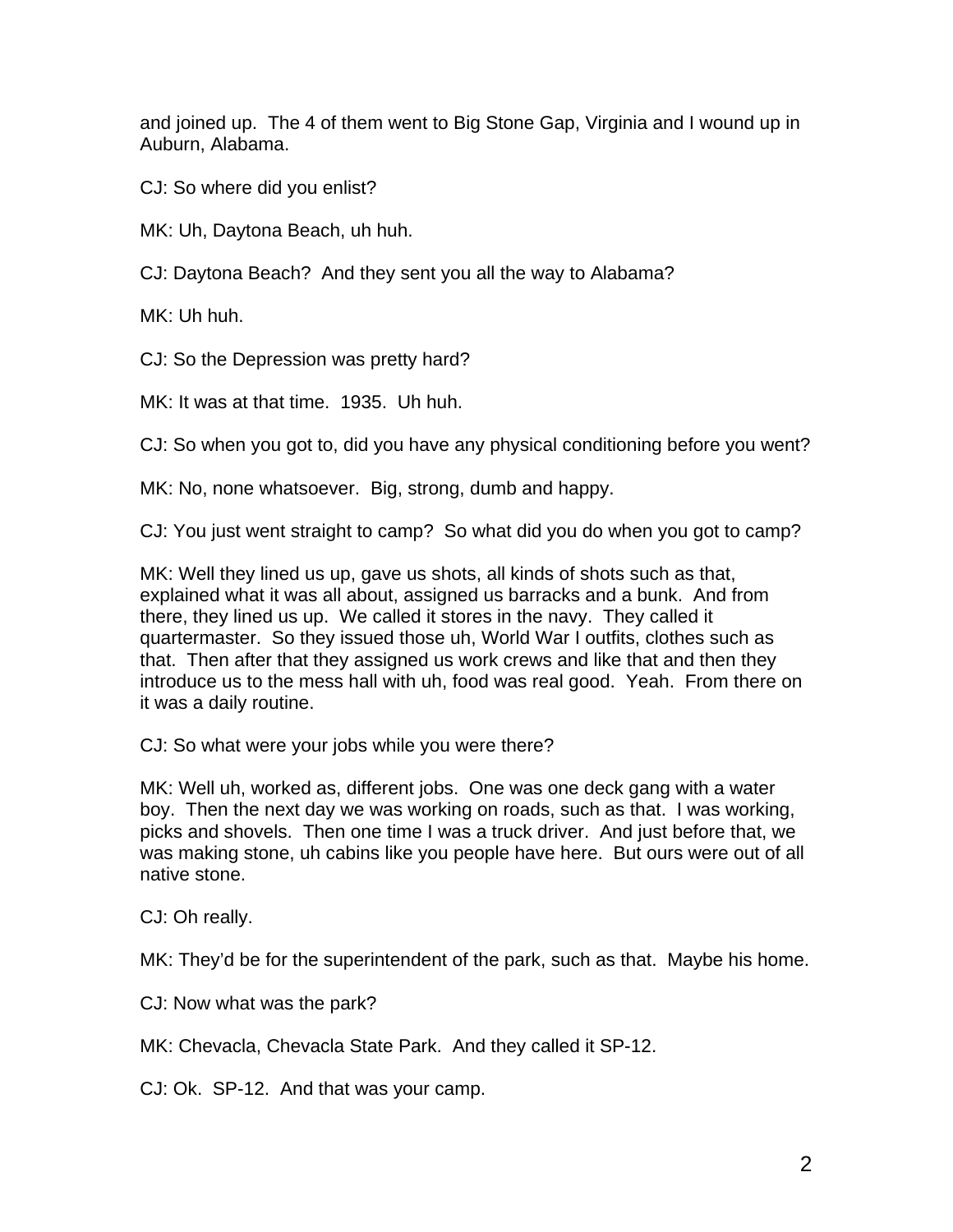MK: Right. It was about 20 miles or so out of Auburn, Alabama. Going toward Tuskeegee.

CJ: So were there a couple different camps within that park?

MK: No, just the one, just the one. What they had, they had what they called a soil erosion camp on the edge of Auburn, but uh…

CJ: Did you ever work with them?

MK: No we never worked with them. We worked just mainly in the State Park. Building roads and bridges, uh cabins, fire trails, and different types of things, uh huh.

CJ: Uh huh. So you went in '35.

MK: Went in in '35, come out in '39.

CJ: So you were in for quite awhile then.

MK: 3 ½ years. Uh huh.

CJ: Seems like a lot of the boys were only in for a year. They were only allowed to be in for a year. So how old were you when you enlisted then?

MK: 17, goin' on 18. Uh huh.

CJ: So what did you do after you left the CCC?

MK: After I left the CC? Went back home. Nothin' there, so wound up, a friend of mine, we went to the Wiers, New Hampshire working in a hotel. And after the summer there, went back to Illinois working on my uncle's farm, and then from there I went to a factory in a little town called Avington, Illinois. Stayed there about a year and a half. And then things were getting hot over in Europe, so I joined the Navy. And from there on spent 30 years in the Navy.

CJ: And that's how you got to Virginia?

MK: Right. Uh huh. When I married my wife, she didn't want to go to, she was from Massachusetts, and I didn't want to go to back to Massachusetts. And not being from Florida, she didn't want to go there. So we settled in Virginia Beach, Virginia. On account of you had all of your benefits there. Your medical, and your commissaries, your exchanges and everything. So up until that day after I retired I just uh, worked in the Navy yard, and after that I retired. And I worked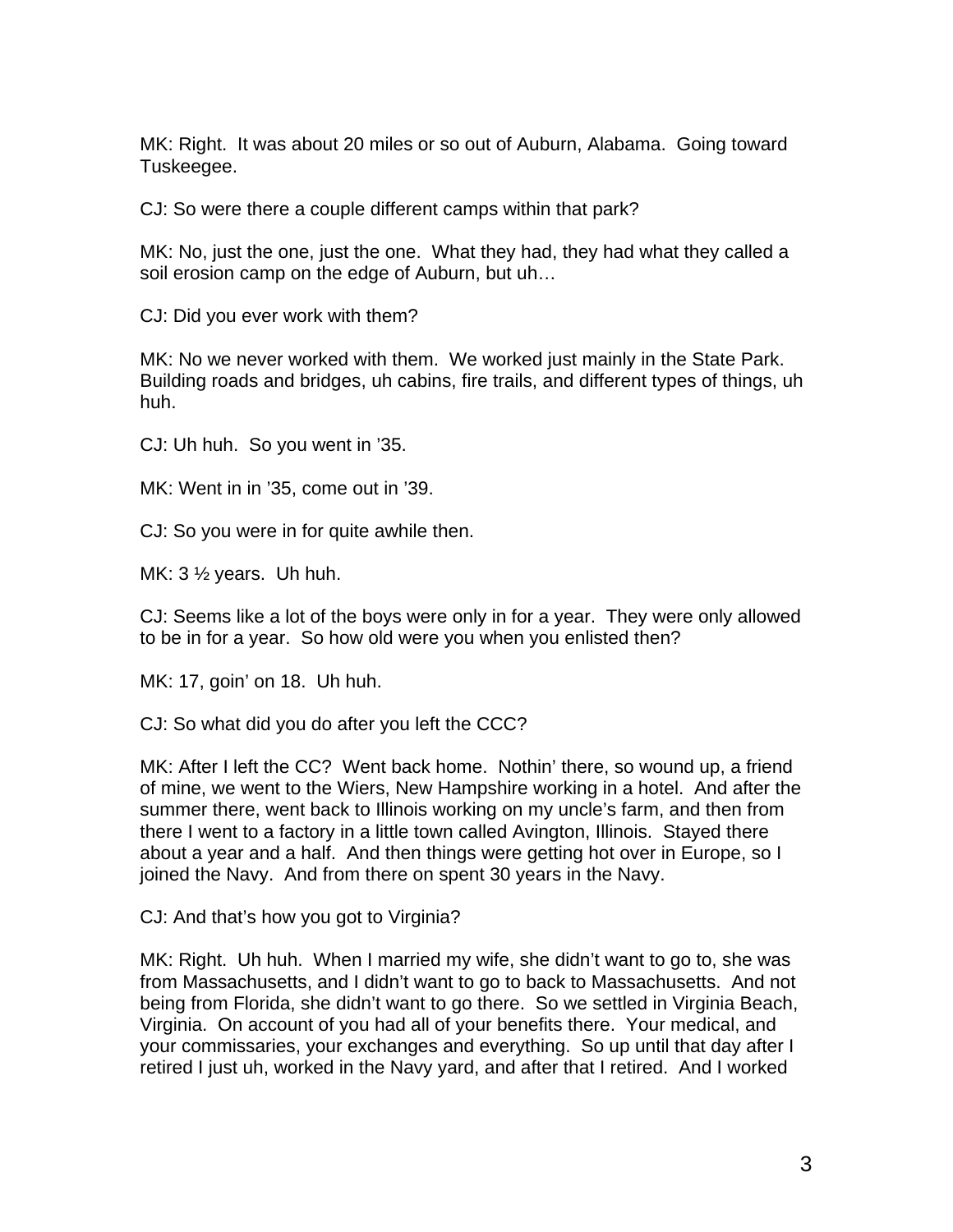with what they called Fleet Reserve Association. Volunteer work and things like that. Done a little odd jobs.

CJ: Now tell me a little bit more about the uh, group that your with, the CCC group that meets down there.

MK: Well, we're Chapter 127, belongs to the national CC, and we meet once a month, and we do various things. We hold a meetin' and a get together and then they have a luncheon. And then we have volunteers for various work, like Seashores State Park, and other things like that. And then uh, the group'll go visit over in Yorktown. They've been working for the last 10 years. There's a group of them's been working in Yorktown National Park there. Working in the cemetery, and uh.

CJ: Mm hmm.

MK: Working in the uh, remodeling the uh, carriages for the cannons. And various odd things.

CJ: That's wonderful.

MK: Uh huh. They get over there, just tell stories, and tell what they do. And explain what camps they've been in, and explain their experience.

CJ: Are they mostly from that area then?

MK: Most of them are from there, yeah. Uh huh, lot of them, most of them retired out of the army. A couple, three out of the Navy, and some that had never been in any service whatever.

CJ: Oh, really?

MK: Uh huh. The national is out of St. Louis, Missouri. Where it first started was out here in Virginia, there next to Washington D.C., but they moved it out there because it's more centrally located. And they put out a journal every month explaining, also tells about different camps, experiences such as that. Very interesting, uh huh.

CJ: What did you gain from your CCC experience?

MK: What I gained? Well … about 20 pounds. (laughing). No, uh, good discipline, good companionship, various things like that. How to take orders, and uh, learn really, uh how to work.

CJ: Did you use any of those skills in any work that you did later on.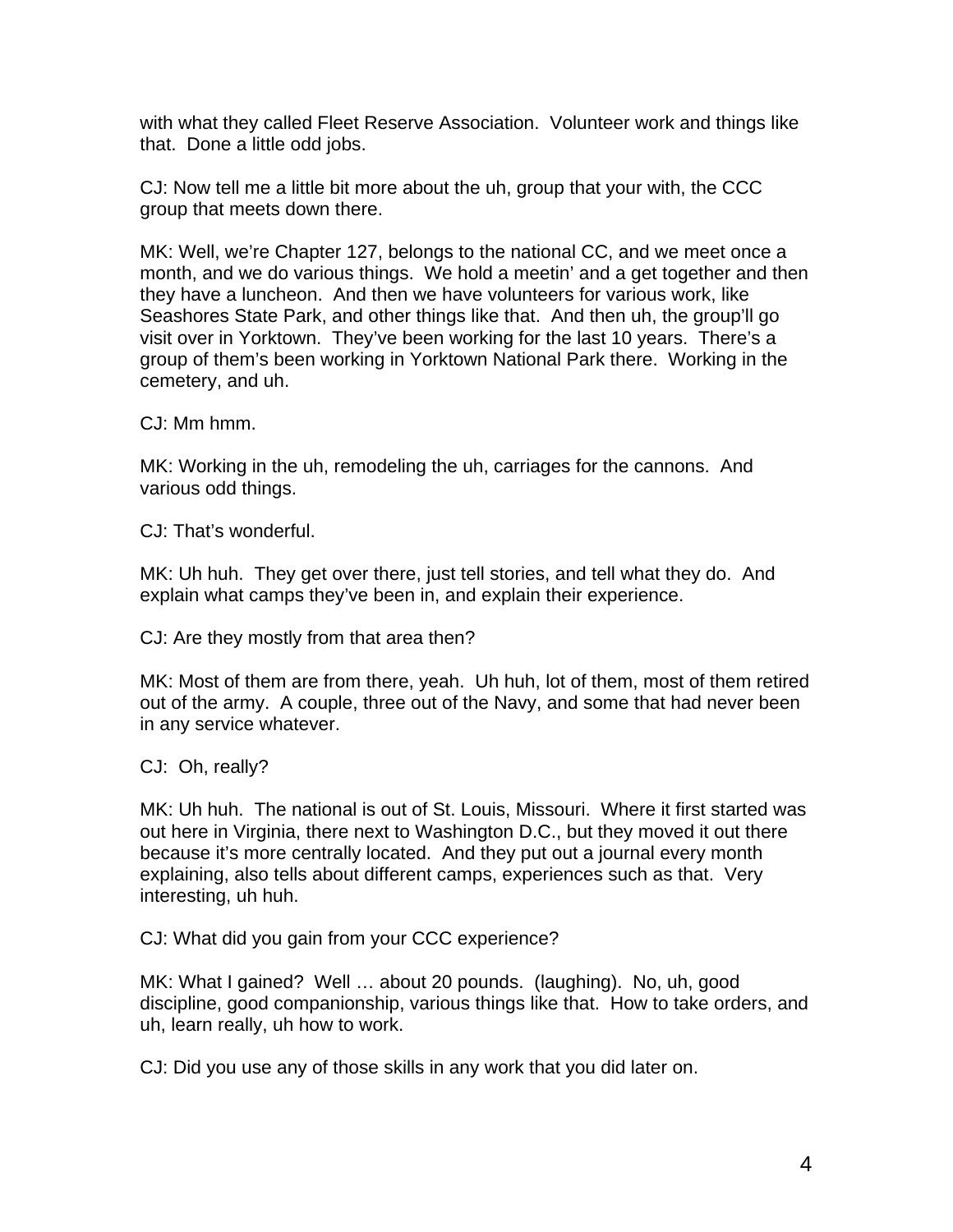MK: Not really, uh huh. I did around the house, this and that. But when I went in the Navy, I went a different way. I went in what we called Gunnery Ordinance, working on the big guns.

CJ: Ok. So would you do it all over again?

MK: Well I guess I would, there. The way the circumstances is and everything. But like today, I might go in and get my uh, your schooling, scholarship there, and get out. But at that time they didn't have anything.. If you could get a scholarship, you's lucky. And then at that time, things was tight, so the \$25 dollars that went home, kind of helped the family, over the hump.

CJ: And you got to keep \$5?

MK: Yeah, we got that. And then later on they sent \$22 home and we got \$8.

CJ: So did you take your money and go in to any local towns?

MK: Oh yeah, we went into Opelika Alabama and we went into Auburn, uh huh.

CJ: So you had a lot of social events too?

MK: Well they used to try once a month have dances and bring some of the girls from the college out there.

CJ: Did anyone marry any of the girls that they met?

MK: I assume they did, but uh I don't recall.

CJ: We have a lot of that from, from the guys here at Shenandoah. Were you in any sports?

MK: Oh yeah, I played baseball, basketball. Yeah we had a good baseball team. One year we wound up in, out in Kansas in the semi-pro league. Uh huh.

CJ: Really?

MK: And then we played basketball, we played different towns, and played uh, a lot of the college, in the college there, the fraternity brothers there. And then in the baseball, we played different uh, all the plates under the college teams they had, I'd say freshmen teams, you know, not varsity. And then in a few of the little towns around there, we played baseball with them. Yeah we had a pretty good baseball team. Our basketball team was average.

CJ: About how many guys were in the camp?